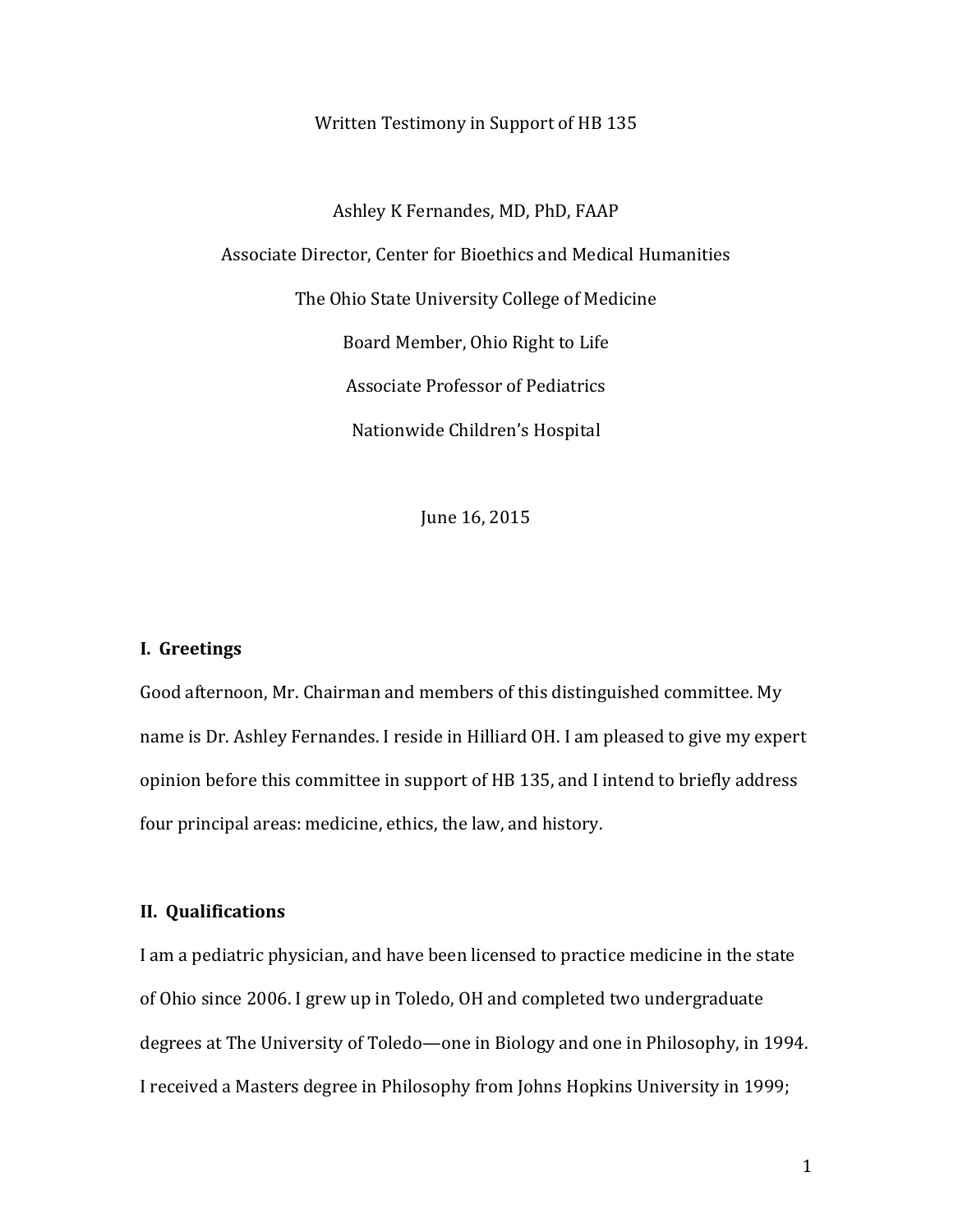my MD degree from The Ohio State University in 2003; and a PhD in Philosophy with a concentration in Bioethics from Georgetown University in 2008. I completed pediatric residency training at St. Louis University in 2006, and then taught and practiced pediatric medicine and ethics at Wright State University School of Medicine. In 2014, I returned to The Ohio State University where I am now the Associate Director of the Center for Bioethics and Medical Humanities and an Associate Professor of Pediatrics at The Ohio State University and Nationwide Children's Hospital.

## **III. Medical and Clinical Aspects: Quality of Life:**

Ladies and gentleman, Down Syndrome, or Trisomy 21, is a chromosomal disorder where an effected person has a genotype with an extra 21<sup>st</sup> chromosome, in whole or in part, and leads to a phenotypic spectrum with certain typical features such as small stature, epicanthal folds of the eyes, and usually mild developmental disabilities—although the phenotype varies widely. These special people are also more likely to be born with congenital heart defects, have endocrine problems such as low thyroid and diabetes, and are at higher risk of leukemia in childhood.

I am aware that the committee has heard medical testimony already, and so I intend to briefly speak from my expertise as a board certified pediatrician and address the issue of quality of life, which looms large in this debate. Opponents of this bill argue that the worries about the burden of having a child with Down Syndrome are too great, and that a woman with a prenatal diagnosis ought to be able to abort that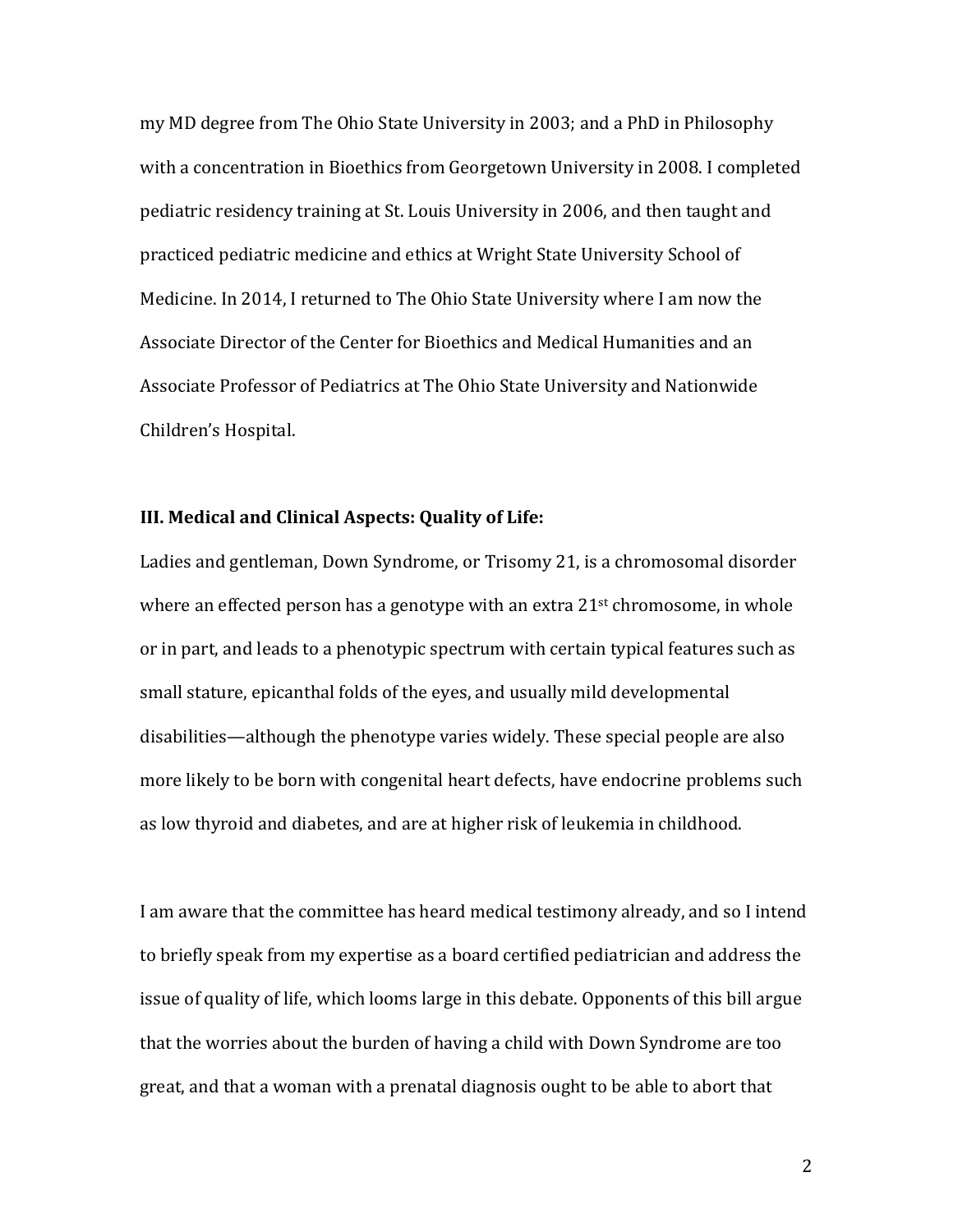unborn child if she chooses. Testimony from Jaime Miracle of NARAL Ohio to this committee on June 2, 2015 makes this clear. Ms. Miracle rhetorically asks a series of questions that she speculates go through the mind of those faced with such a choice, first of which is "Can I raise a child with disabilities?"

Both my personal experience as a pediatrician and the medical literature are quite clear on this question. Yes, women can, and do. The more our state affirms and values the lives of these individuals from conception, the greater the impetus to refine and improve the support structures which are so crucial to the quality of life of these children and their families.

The medical literature, for example, supports the notion that the quality of life of families is dependent on the psychological support and social support they receive more than medical or socio-economic factors.<sup>1</sup> Women choose to terminate after a prenatal diagnosis of Down Syndrome because of psychosocial factors such as the *perceived* parenting burden and *perceived* quality of life of children with Down Syndrome, their familiarity and attitudes toward persons with disabilities, and their support from others.<sup>2</sup> These are mutable, reversible factors that are dependent upon our efforts and us and do not involve killing anyone. Abortion—which takes

 $\overline{\phantom{a}}$ 

<sup>1</sup> Hatzmann J, Valstar MJ, Bosch AM, Wijburg FA, Heymans HS, Grootenhuis MA. Predicting health-related quality of life of parents of children with inherited metabolic diseases. Acta Paediatr. 2009 Jul;98(7):1205-10.

<sup>2</sup> Choi, H., Riper MV, Thoyre S. Decision making following a prenatal diagnosis of Down Syndrome: an integrative review. J of Midwifery and Women's Health 2012; 57: 156-164.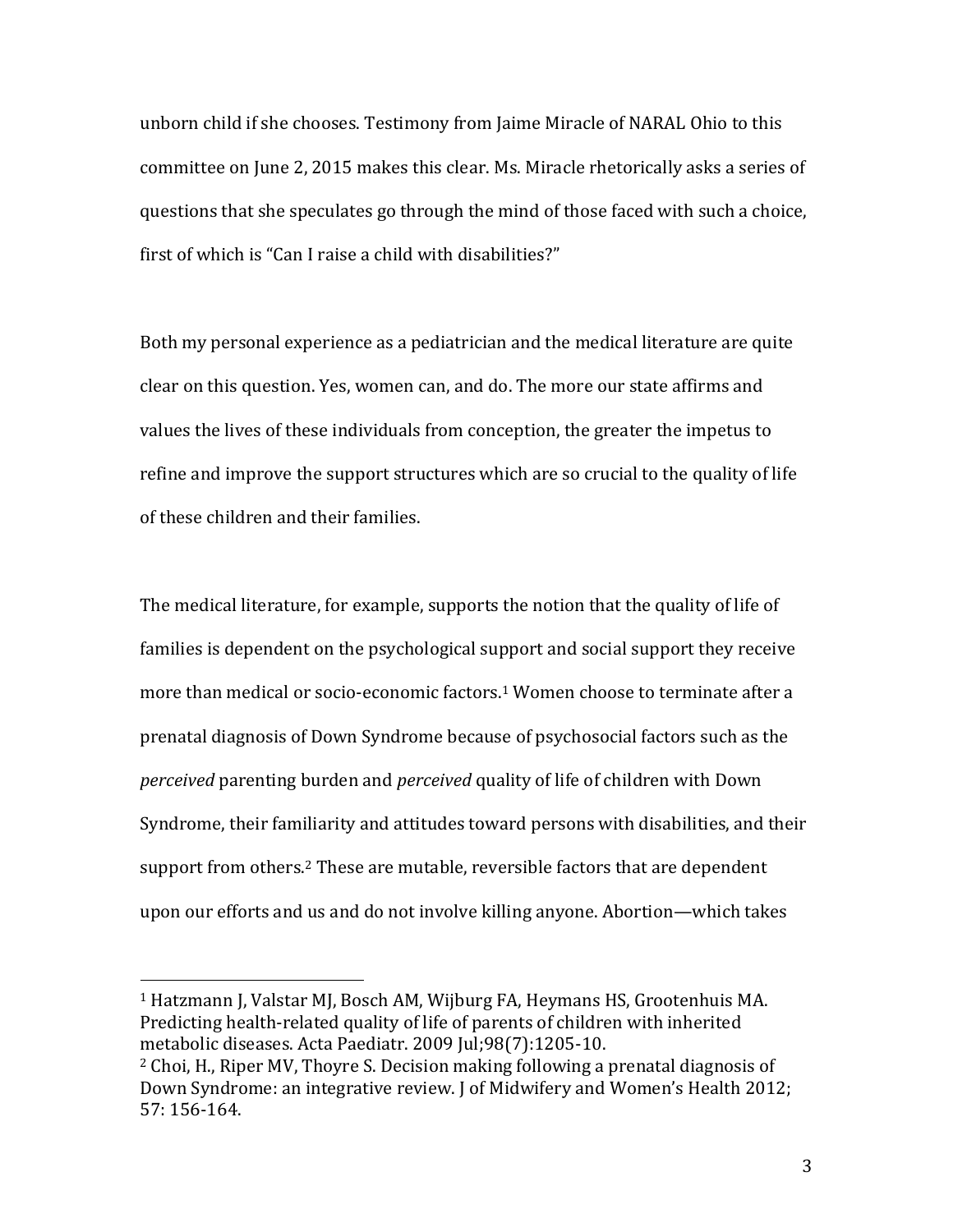place in more than 90% of those with a prenatal diagnosis of Down Syndrome—is irreversible. In short, stigma—or lack of it—is critical to women who under the current system must make these decisions. Those decisions about societal support for children with Down Syndrome will consistently be undermined if women and their doctors are allowed to make a "choice"—in absolute value—which says that such life is disposable.

Two recent, large studies in the *American Journal of Medical Genetics* examined the impact of having a child with Down Syndrome on both parents and siblings.3,4Both studies demonstrate startling findings. In a study of 822 siblings, "More than 96% of brothers/sisters that responded to the survey indicated that they had affection toward their sibling with DS; and 94% of older siblings expressed feelings of pride. Less than 10% felt embarrassed, and less than 5% expressed a desire to trade their sibling in for another brother or sister without DS. Among older siblings, 88% felt that they were better people because of their siblings with DS, and more than 90% plan to remain involved in their sibling's lives as they become adults. The vast majority of brothers and sisters describe their relationship with their sibling with DS as positive and enhancing."<sup>3</sup> With more than 2000 parents surveyed, 99% reported that they love their son or daughter; 97% were proud of them; 79% felt their outlook on life was more positive because of them; only 4% regretted having

l

<sup>3</sup> Skotko BG, Levine SP, Goldstein R. Having a brother or sister with Down syndrome: perspectives from siblings. Am J Med Genet A. 2011 Oct;155A(10):2348-59. <sup>4</sup> Skotko BG1, Levine SP, Goldstein R. Having a brother or sister with Down syndrome: perspectives from siblings. Am J Med Genet A. 2011 Oct;155A(10):2348- 59.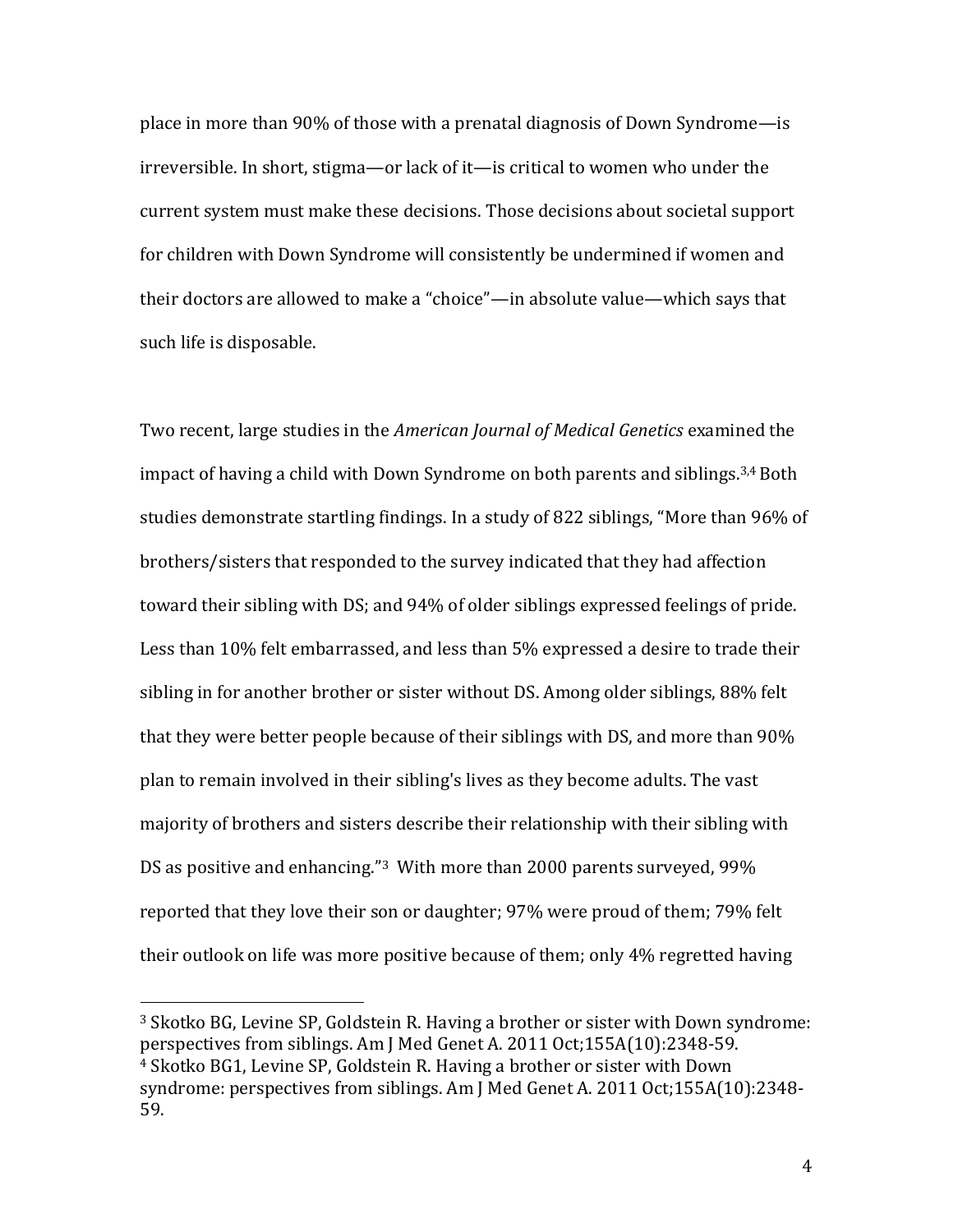them. The vast majority "indicated that their sons and daughters are great sources of love and pride." 4

Most opponents of this bill mean well, and ask us to recognize the fear and trepidation that some women will understandably face with such a mysterious and stigmatized diagnosis. But understanding is not a substitute for moral judgment. Nor does understanding require us to ignore the empirical evidence in the medical literature which suggests that Down Syndrome children and their families can have a good life, and that what we need is a not a validation and promotion of fear which diminishes mother and child. Rather, our response must be solidarity, a "mantel of love" from beginning to end, and a communication of the reality that there is help.

In my practice as a pediatrician in serving these patients, I have been witness to the struggle which some mothers and fathers go through in trying to navigate the challenging medical and behavioral aspects of this human condition, while also managing the aspirational, economic, and emotional costs of having someone with special needs in the family. I hope no one, on either side of this issue, underestimates the struggle. It is not something that we as citizens of this great state can or should ignore. It is my duty, and that of any pediatrician, to create a climate of love and support for these families and their children. To show solidarity with them, to be, for what its worth in our brief visits with them, a face of love and hope. You as legislators, whom we have entrusted to codify the shared moral values of our society and state, also have that obligation.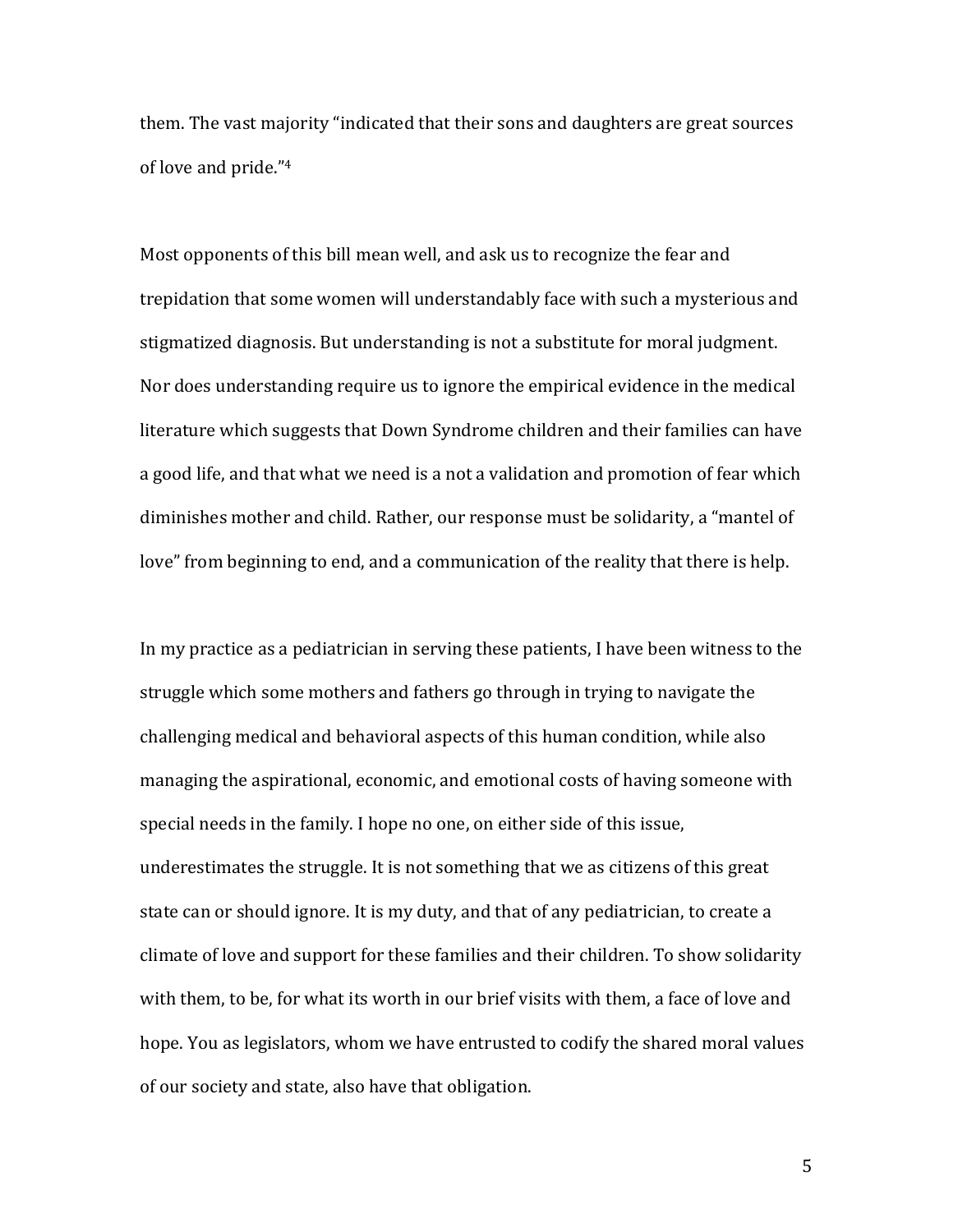Down syndrome children are persons worthy of dignity and worthy to be cherished. If you meet them face-to-face in the clinic or the hospital, you would understand what I mean. But my limited experience pales in comparison to that of the families who care for them. Of course, these mothers would not trade their decision to keep their child and love her for any amount of economic relief or emotional amelioration. On the contrary, my clinical experience and interaction has been that those who care for children with Down Syndrome experience "another" in a way that we can only theorize about. For them, "the other" truly becomes "the I." We must affirm their often heroic, but unsung efforts to love and value life when everything else in society screams no. We must see them and their special children, as we see ourselves.

I end my comment on the medical aspects pertaining to quality of life with a paraphrase from Irish Bishops many years ago, a quote which still rings true today: "Life has the right to quality and dignity because it exists. Life does not somehow derive the right to exist from the quality which circumstances seem likely to give it."

# **IV. Ethical Aspects: The Nature of the Person and the Nature of Choice**

I would now like to briefly address certain ethical aspects of the case for HB 135. I will not rehash the arguments regarding the morality of abortion itself, which from my view clearly support the pro-life side, both from the point of view of medicine, science, and ethics.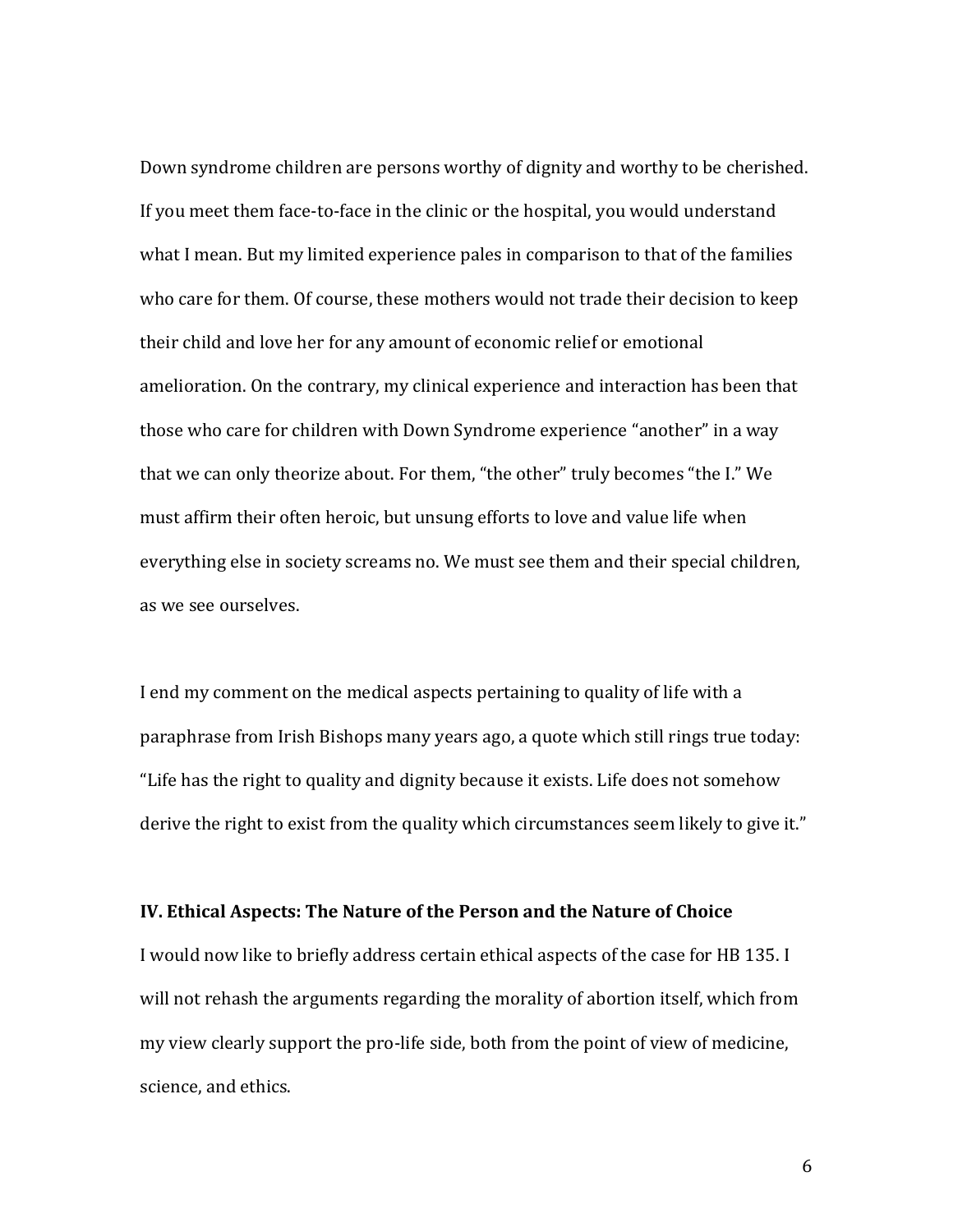For the sake of brevity I wish to focus only on one aspect of the ethics of abortion in cases of Down Syndrome, and that is the nature of the human person. In philosophy, we call the study of the underlying view of the person "philosophical anthropology"—what are the *essential* characteristics of a person. What makes us (if anything) the same, and if so, why should we value those characteristics?

In bioethics, issues are often debated while philosophical anthropology is ignored. For example, take the issue of suffering—whether the statement "a person should not be allowed to suffer" is true or not is entirely dependent on how you view the person herself—is suffering foreign to the nature of the person, or something embedded in her reality?

Today in this debate, there are two clearly competing philosophical views of the person. This is not just the obvious one—i.e., when does unique human life *become* a person. Rather, there are also two opposing views of what our nature is as persons when we elect to choose life or death.

One view is called the empiricist view. On this view, a person is simply a random collection of atoms, created by chance, with no other purpose except happiness in this life. Only what we can see, feel, or touch constitutes reality. On this view, suffering is to be avoided. The greatest asset we have is "choice," because our life boils down to absolute autonomy. Freedom becomes freedom to choose, because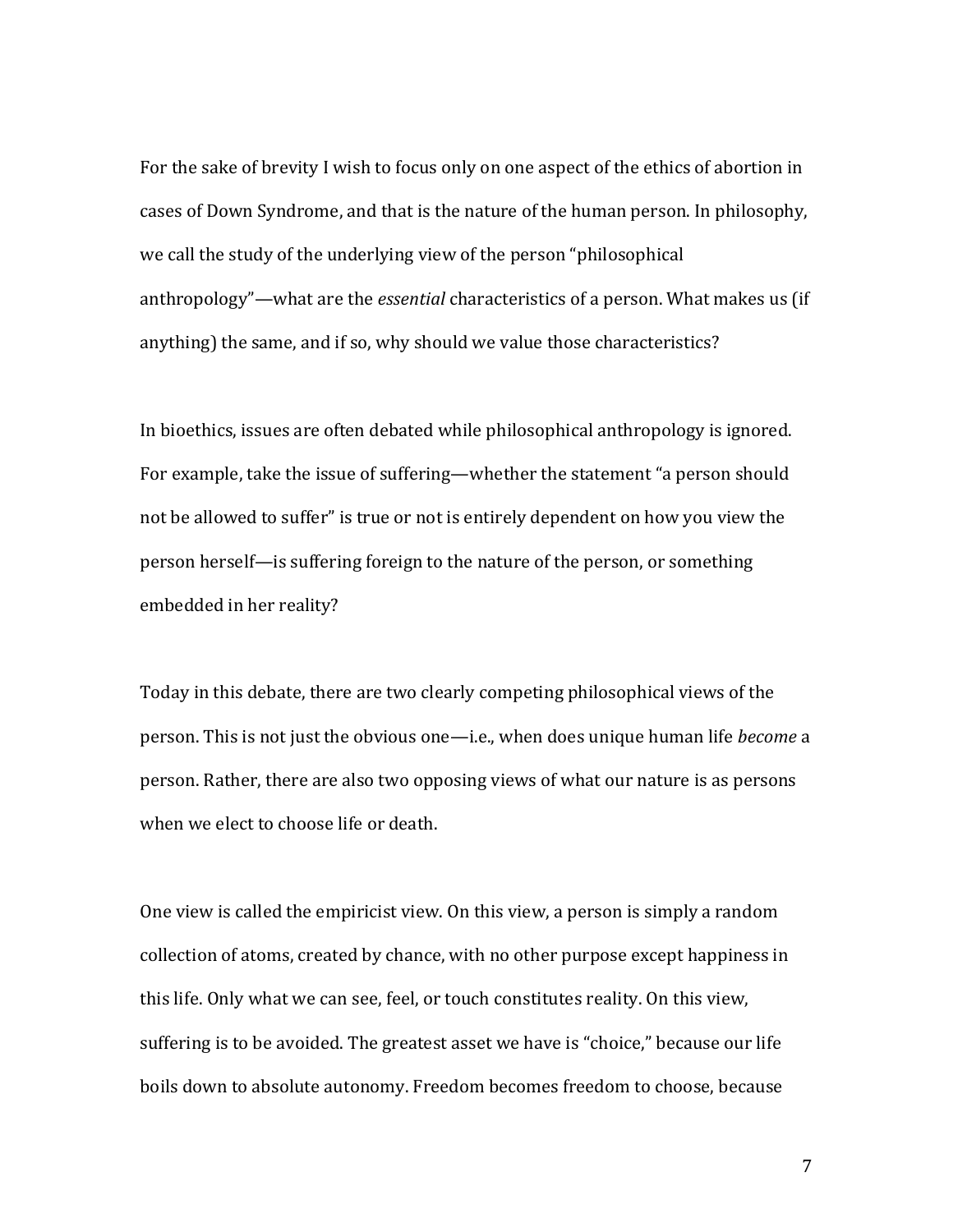that is all there is. When a prenatal diagnosis of Down Syndrome is given, the unborn child is merely matter; feelings attached to her are epiphenomenon of matter. The primary purpose of life is to feel validated in one's choices, and to avoid suffering or perceived suffering for oneself. The heart of the person is merely conscious choice, individuality—the non-interference with the desires of another.

If this were the only view, the pro-choice opponents of this bill would be right. However, there is a view that offers a deeper, richer notion of person. On this view, promulgated by a philosophy known as *personalism, <sup>5</sup>* a person is one who has the capacity to reason, to love, to act in freedom, and to live in communion or solidarity with others. All four aspects are critical. We were not placed here by chance, but by purpose. Love is our greatest, distinguishing characteristic. But not love of self alone. A human person is, by nature, relational. She must look to the other, even the smallest, most defenseless, most vulnerable other. She must see that other in herself. On this view, freedom is not merely the poor, selfish notion of a "freedom to choose." Rather, freedom becomes choosing the *good*. A person fulfills his or her nature when they make a choice for an objective, true reality outside oneself. A person fulfills her nature not through a dogma of non-interference with the preferences of another—through apathy—but rather, when they choose love. Society, on a personalist model, sees the individual person herself as the central unit of value, on which the entire structure of society must revolve around, never to

 $\overline{\phantom{a}}$ 

<sup>5</sup> Championed by philosophers Jacques Maritain and Karol Wojtyla, as well as Martin Luther King, Jr.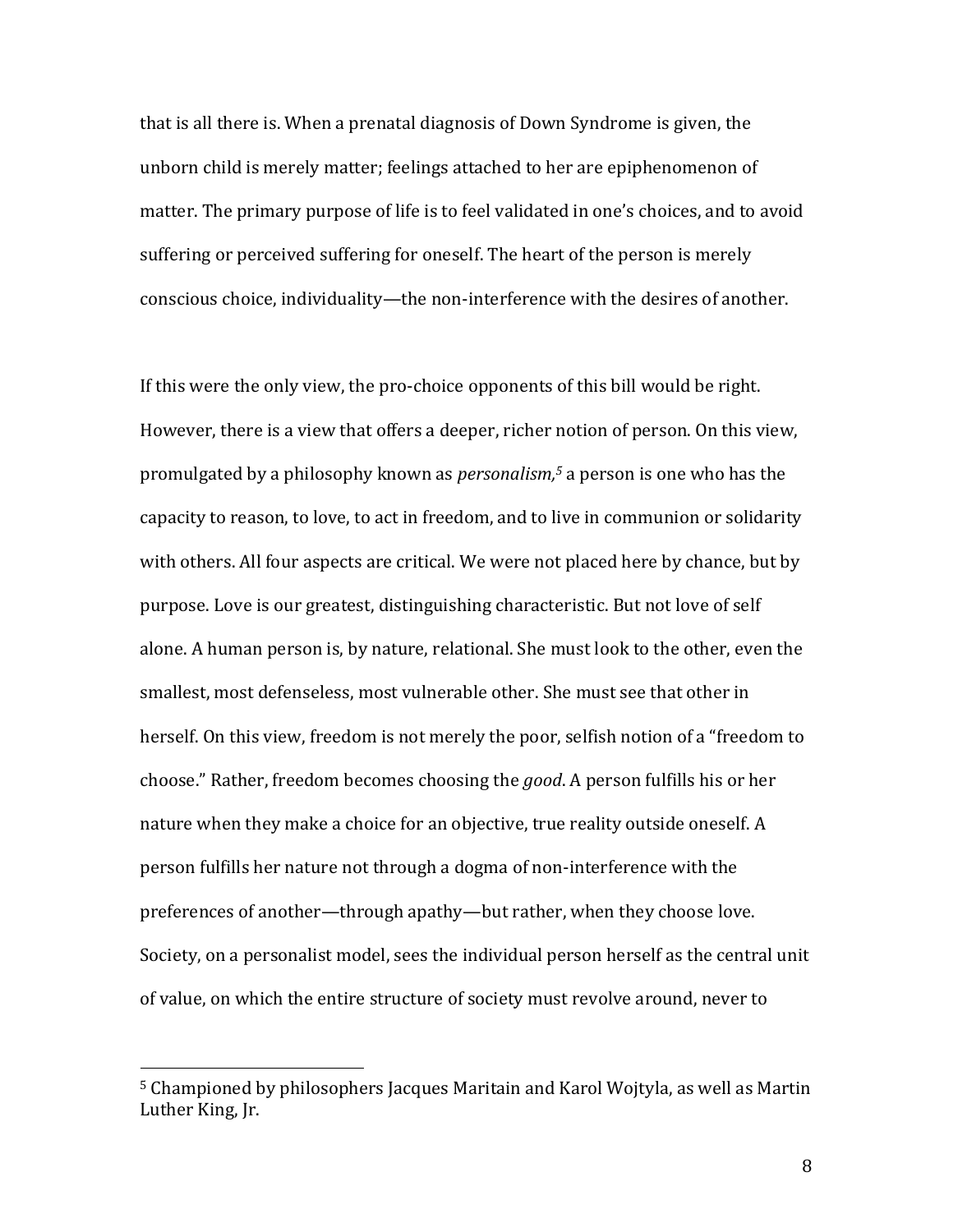sacrifice her inherent worth. We must create a world in which we believe that society is created for the person, not the other way around.

Our goal ought to be to start with valuing the gift we have been given with these vulnerable children. We have a real chance to do this with HB 135. This is not just an issue for pregnant woman facing this diagnosis and their doctors. It is an issue that affects all of us, if we are to love those women and their unborn children, as we ought. As Martin Luther King once said in summing up the personalist philosophy: "In a real sense all life is inter-related. All men are caught in an inescapable network of mutuality, tied in a single garment of destiny. Whatever affects one directly, affects all indirectly. I can never be what I ought to be until you are what you ought to be, and you can never be what you ought to be until I am what I ought to be...This is the inter-related structure of reality."

## **V. Legal Aspects**

Bioethics arises out of the intersection of law, medicine, history, and ethics. My remarks here will be short and to the point. It has been argued by some that this law is "unenforceable" since it requires the attending physician to indicate they have no knowledge that the abortion sought was procured solely for the purpose of aborting a possible or definite baby with Down Syndrome (Sec 2919.201). I would suggest two counterarguments.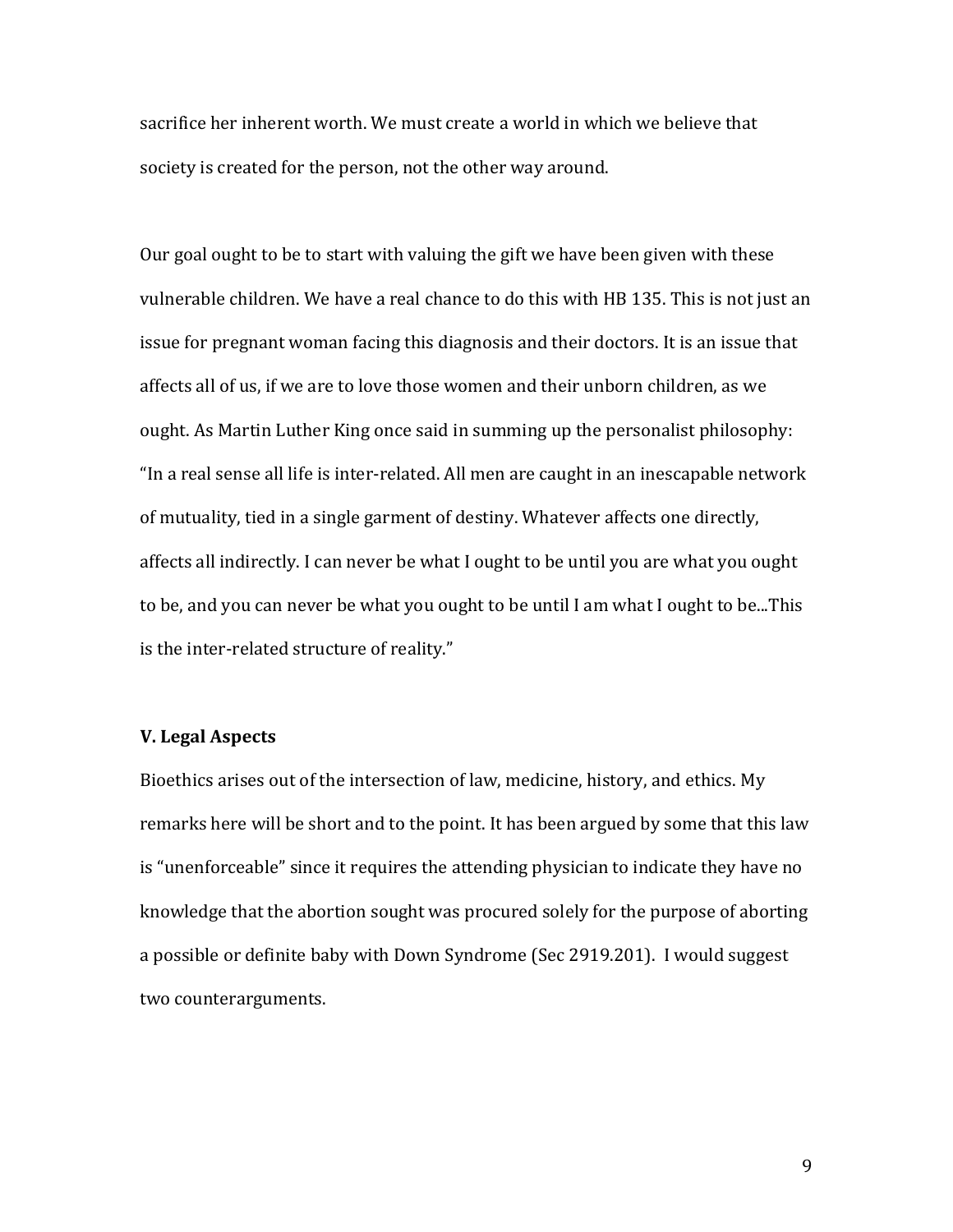First, the purpose of law, which I needn't explain to this body, is manifold, but includes punishment, but also fairness, the maintenance of order, and the codification of the moral attitudes of society's members. In short, laws can and do have a significant effect on attitudes, whether or not they can be enforced completely or not. There is evidence from the social sciences that supports this claim.6,7 Take for example, contemporary examples of marijuana or gay marriage legalization and societal attitudes, or, alternatively, the prohibition on prostitution. HB 135 will send a message to the citizens of Ohio that Down Syndrome children, whether born or unborn, are equal in dignity and value to the rest of us. Such a law will have a protective effect on already-born children and adults with Down Syndrome that transcends "symbolism." No one can look at them and their parents and question their choice—*why* they are among the 7% of Down Syndrome babies who lived. We will be able to say that these children deserve our protection.

Second, the language of the law requires the honesty of the abortionist to make the report. If the law is truly unenforceable then opponents should be pleased, for women will still be able to make this terrible choice. If the law is truly unenforceable, however, then opponents are also further impugning the integrity of

<sup>6</sup> Jakobsson, N, Kotsadam, A. Do laws affect attitudes? An assessment of the Norwegian prostitution law using longitudinal data. 2010. Accessed online 6.12.15 at: https://andreaskotsadam.files.wordpress.com/2010/06/law.pdf <sup>7</sup> Vertova, P, Galbiati, P. How Laws Affect Behavior: Obligations, Incentives and

Cooperative Behavior. 2010. Accessed online 6.12.15 at:

 $\overline{\phantom{a}}$ 

http://papers.ssrn.com/sol3/papers.cfm?abstract\_id=1615349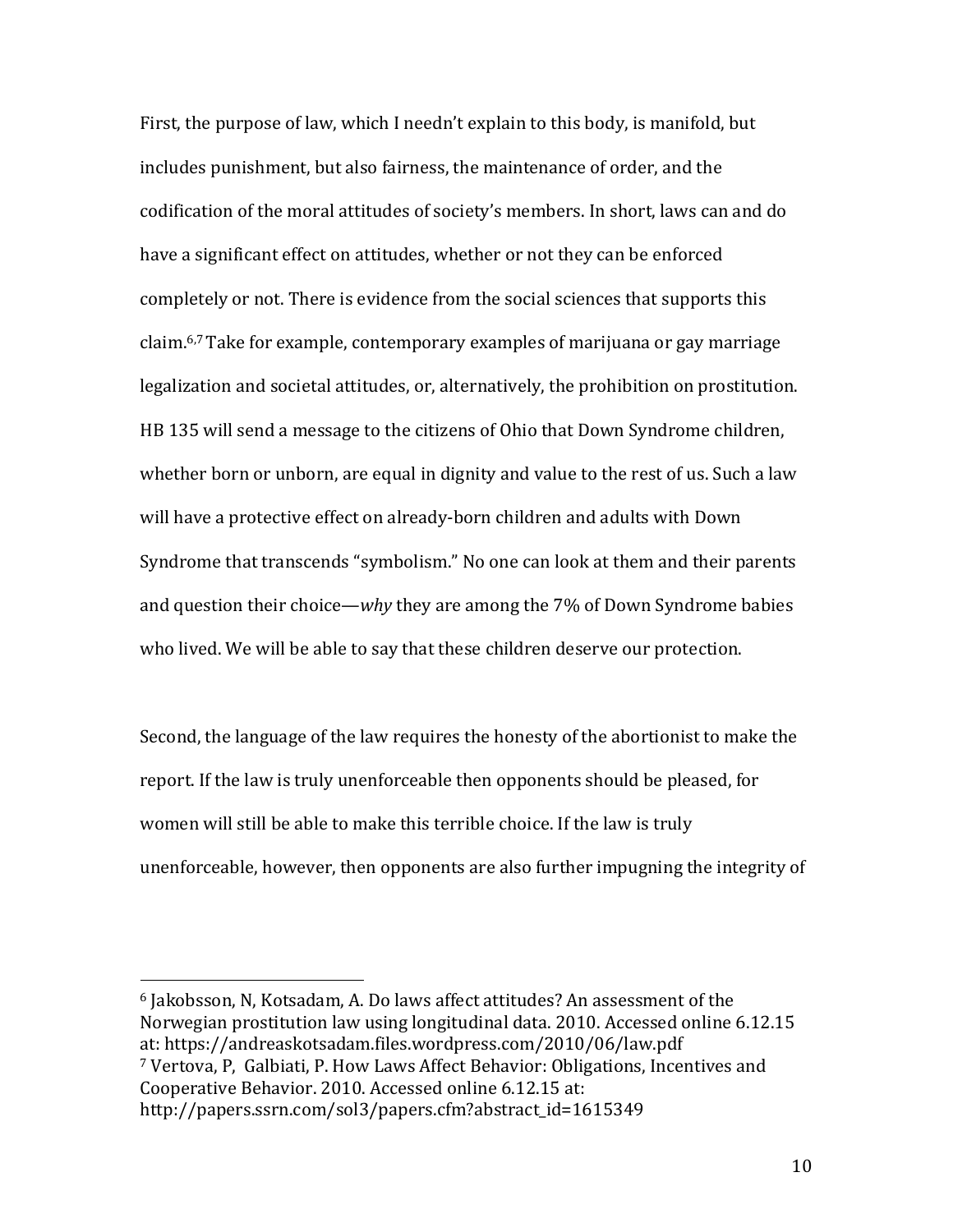the physicians who choose to destroy innocent human life simply because of a potential disability.

#### **VI. Lessons from History**

I conclude these remarks with a warning. I have taught and researched, both at Wright State University School of Medicine and at The Ohio State University, a course on "Medicine and the Holocaust." In that course, which I taught for more than four years, I have helped medical students understand the origins of the Holocaust through the pseudoscience of human eugenics and the active role that physicians played in bringing about such wanton destruction of human life. We also apply the "lessons learned" from that terrible period in history to contemporary issues in bioethics.

The analogy here is in the impact which laws and societal attitudes toward the disabled can have on culture. The Nazi physicians (and many American physicians at the time) believed that having a disability polluted the gene pool—and made a person "useless" to the overarching goals of the race or the state. Human lives were seen, to quote Karl Binding's 1920 book, "lives unworthy of life." The Nazi euthanasia program, called T4, began in 1939 with the killing of disabled children. Four justifications were used for this killing: a) it was good science; b) it was good for the race and state; c) it was rational (that is, if anyone disabled could choose to live or die, they would of course, choose death); and finally d) it was the most humane, for the parents and family. That program led directly to the deaths of 5,000